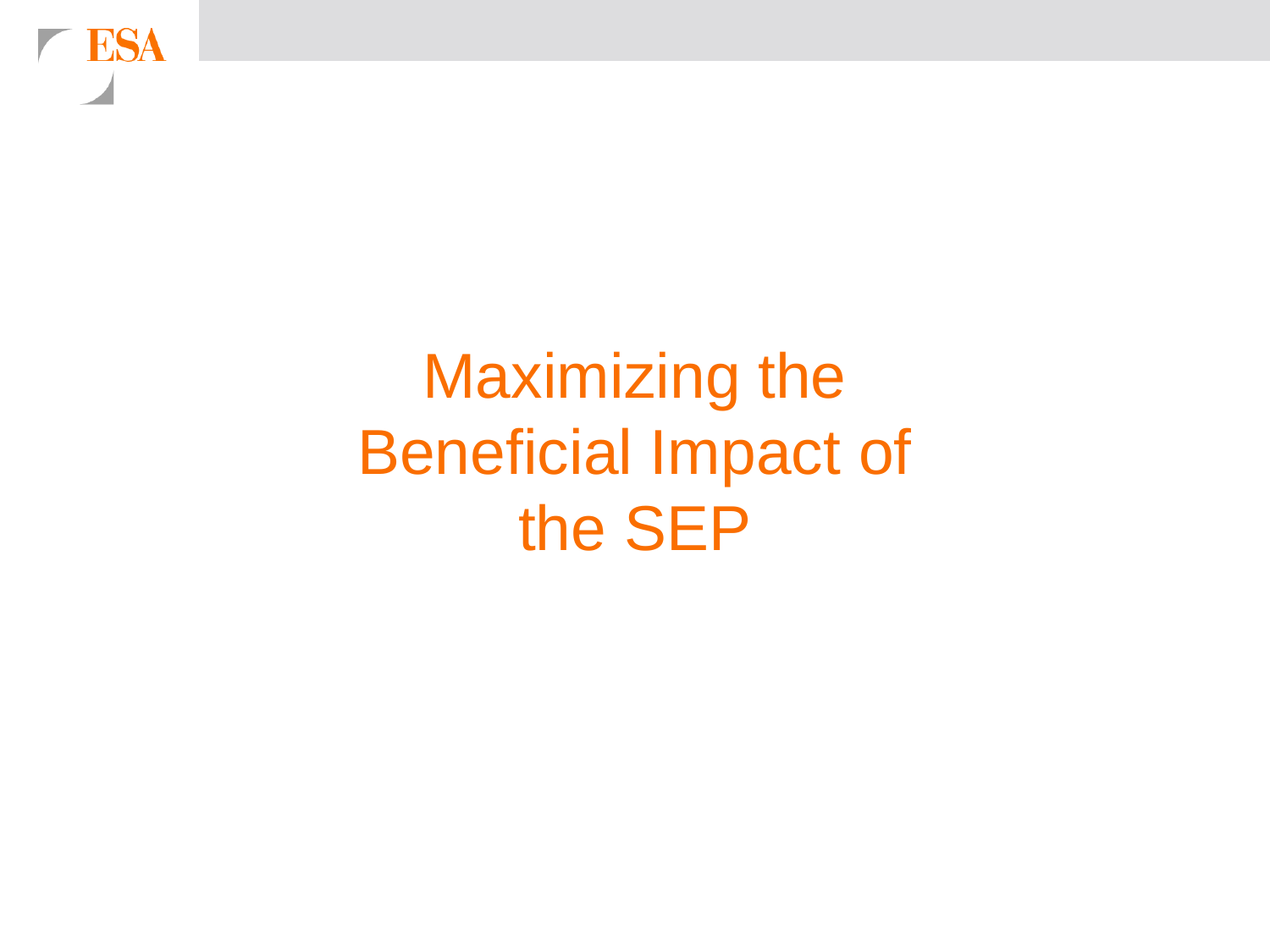## Total Florida Settlement

| <b>State</b>                       | <b>Dollars</b>  | Percent |
|------------------------------------|-----------------|---------|
| <b>RA Direct Component (Pot 1)</b> | \$364,000,000   | 11%     |
| RA Spill Impact Component (Pot 3)  | \$286,000,000   | 8%      |
| RA Center of Excellence (Pot 5)    | \$26,000,000    | 1%      |
| <b>Natural Resource Damages</b>    | \$680,000,000   | 20%     |
| <b>Economic Damages</b>            | \$2,000,000,000 | 60%     |
| <b>Total</b>                       | \$3,356,000,000 |         |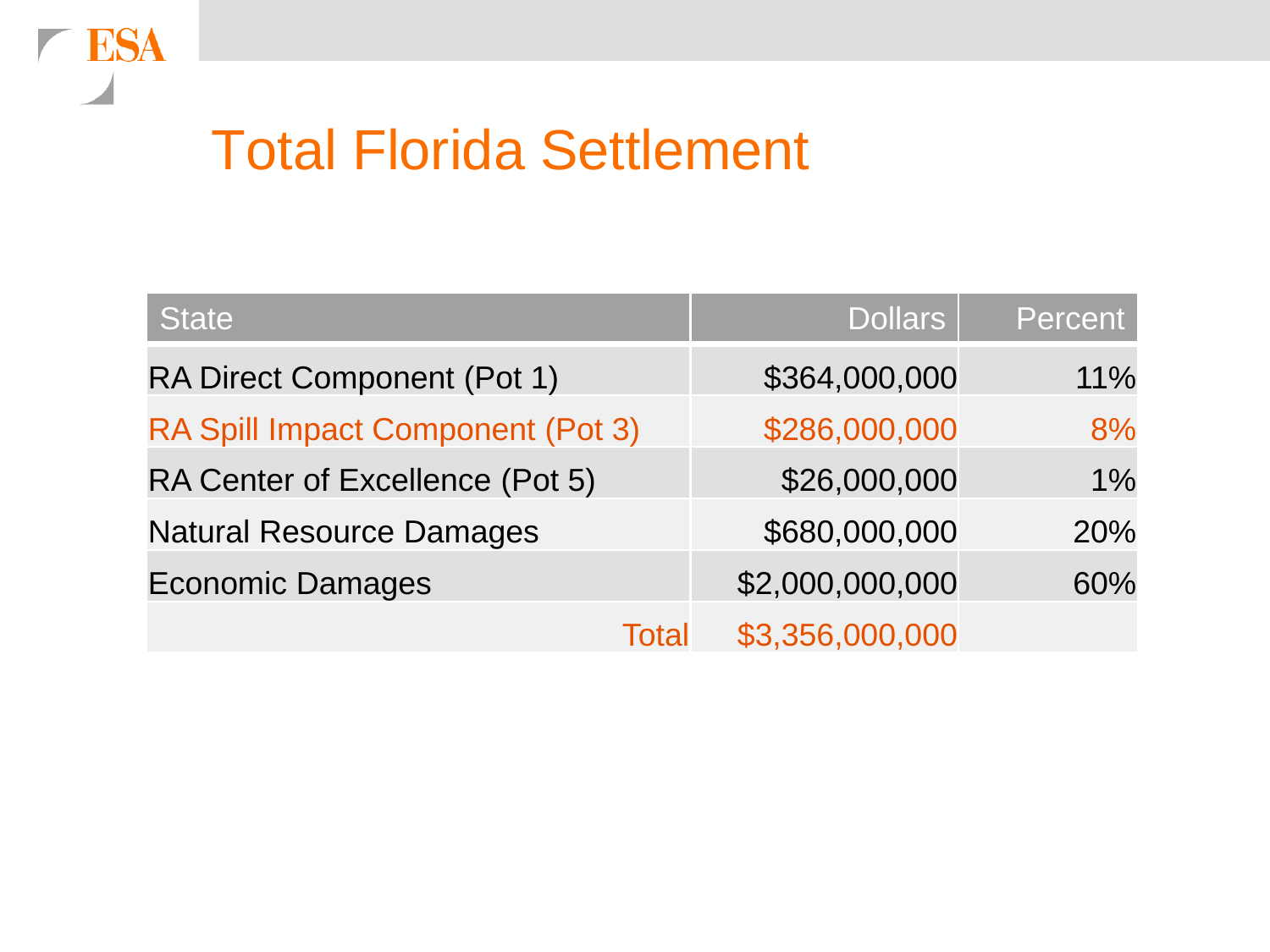

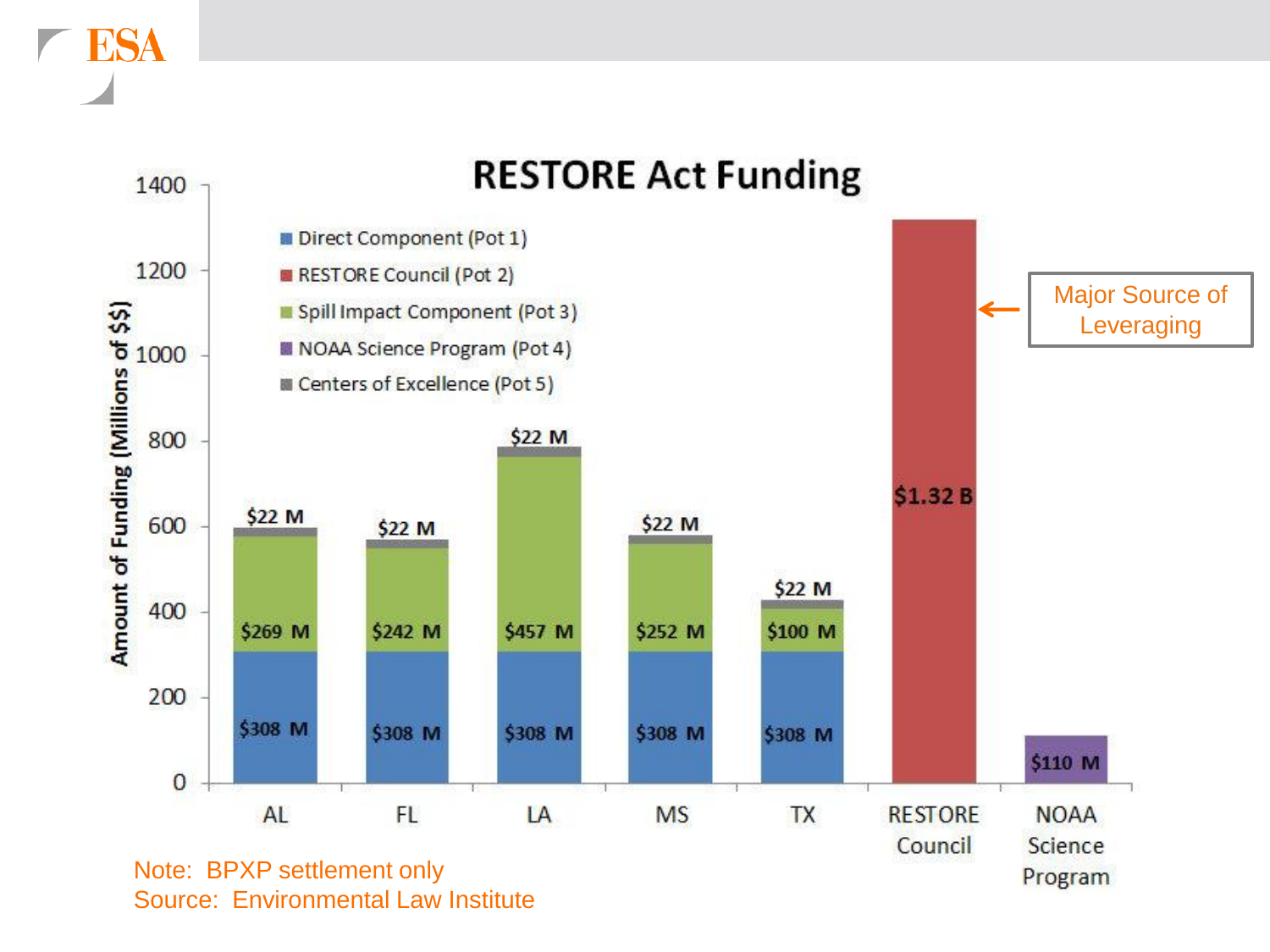

#### Total Florida Settlement

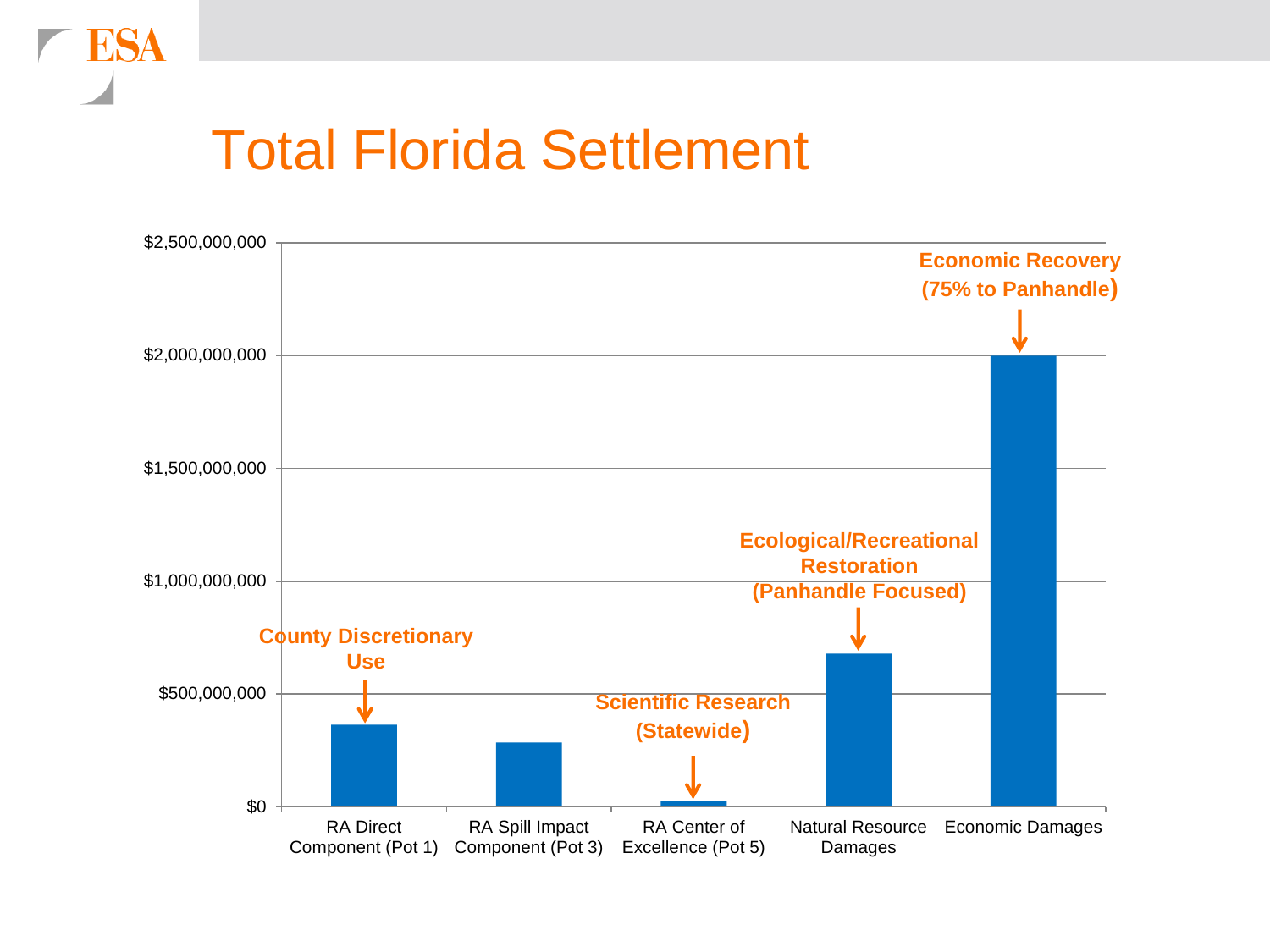### Florida Direct Component

ESA



Note: Includes Transocean + BPXP settlements Source: Erin Deady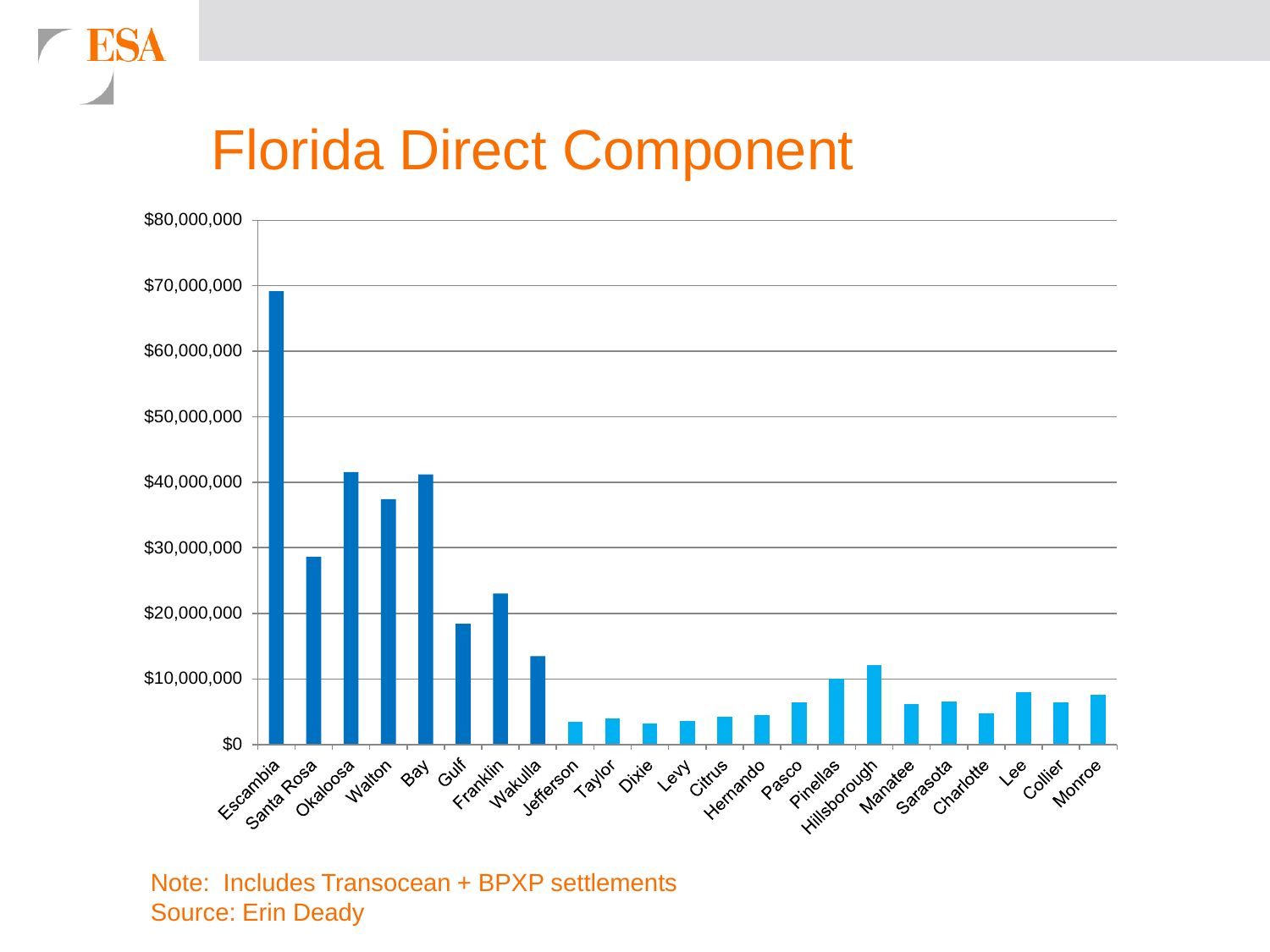

#### Total Florida Settlement

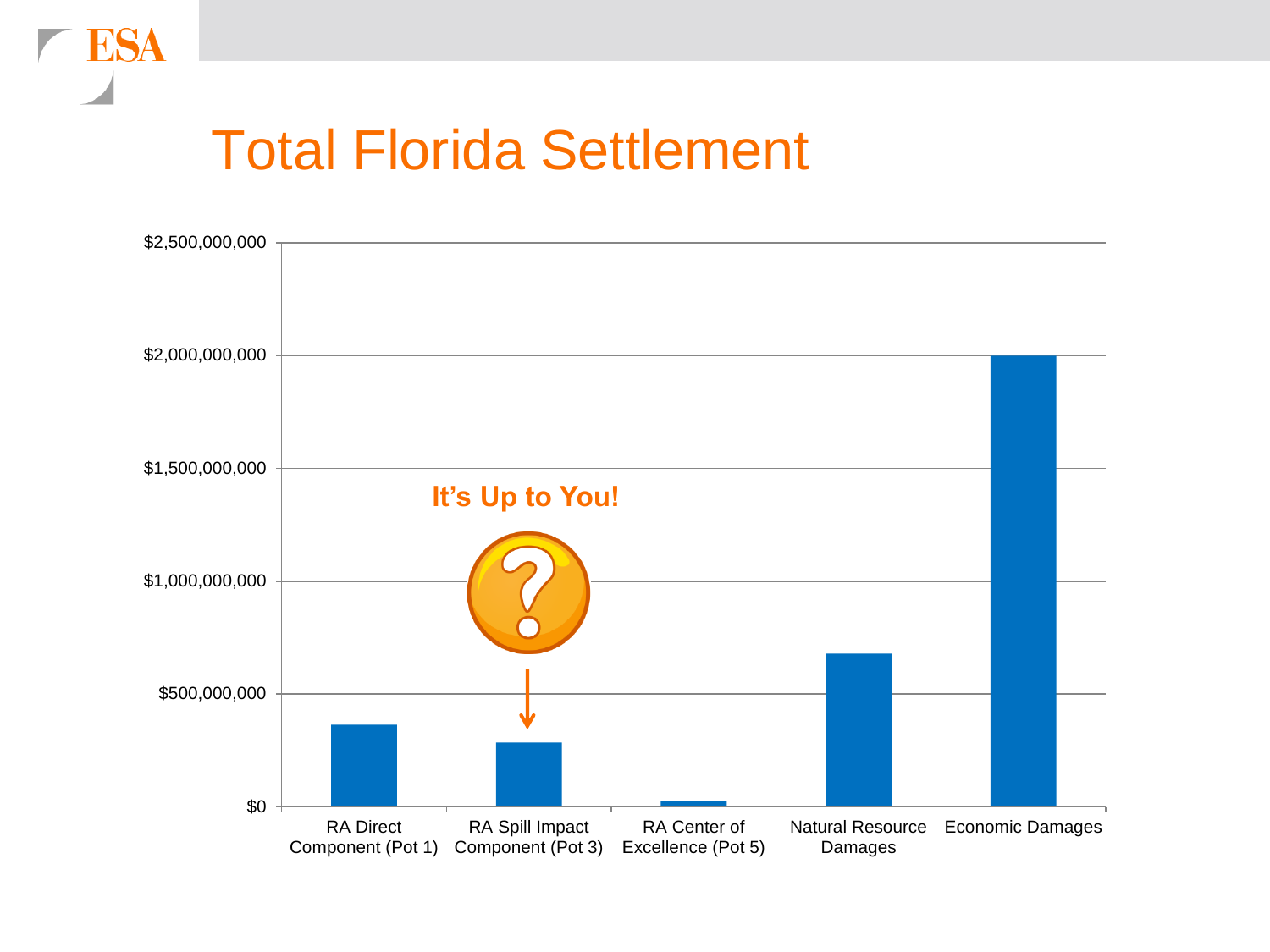#### What Makes Sense for the SEP?

- Environmental focus targeting
	- Estuaries and coastal waters
	- Regionally significant projects
- Water quality improvement
	- Nutrient & sediment load reduction
	- Hydrologic restoration
- Habitat restoration
	- Seagrass recovery
- Pot 2 and NRDA funds can be leveraged for water quality improvement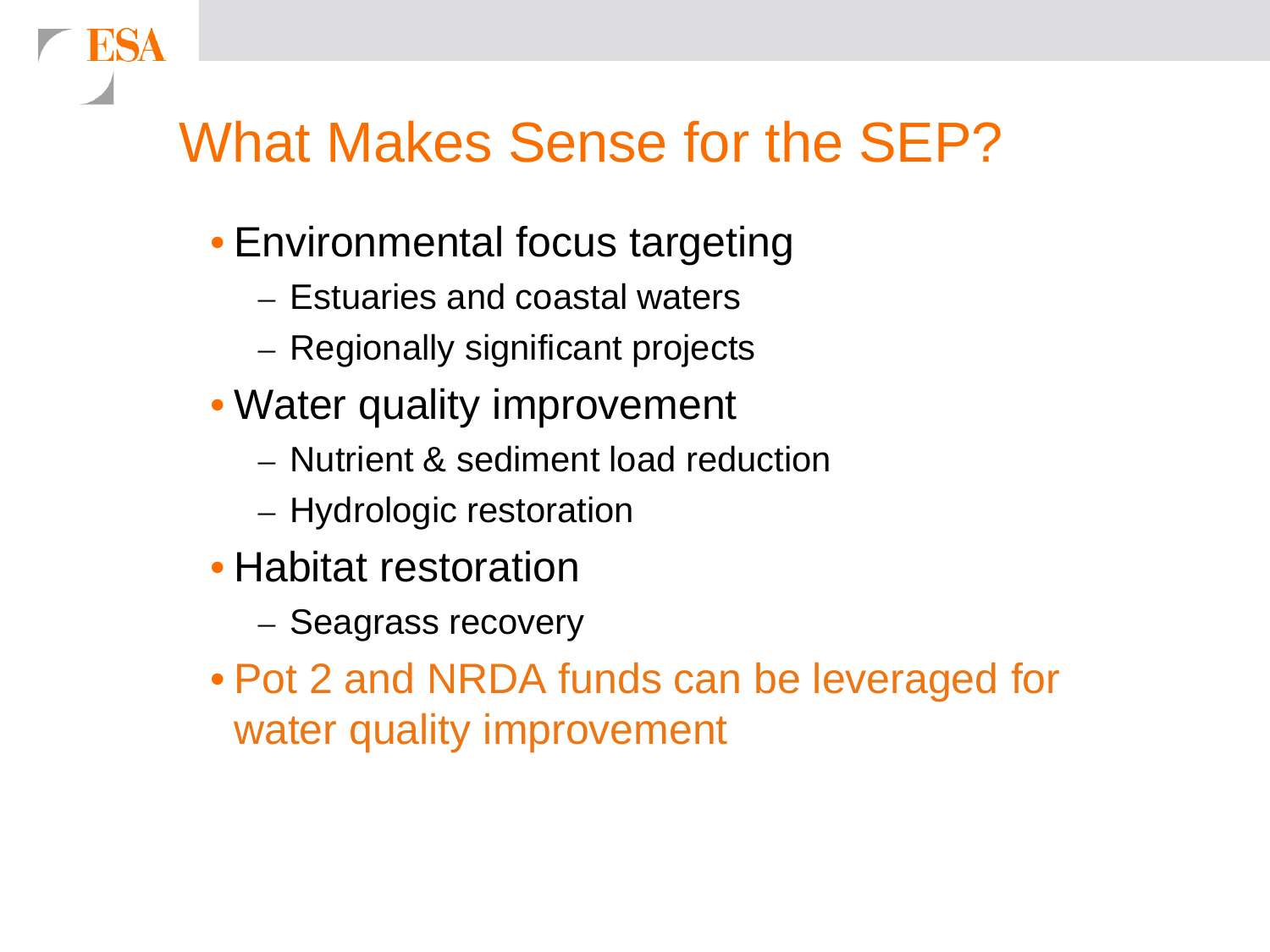#### Maximizing Impact

- Scenario 1
	- $-$  \$286M  $\div$  23 counties = \$12.4M/county
	- $= $12.4M \div 15$  years  $= $829K$  county/year
- Scenario 2
	- $-$  \$286M  $\div$  15 years = \$19M/year over 15 years
	- $=$  15 regionally significant projects each  $\sim$ \$19M+
- Regionally significant project are more likely to attract leveraged funds
	- Council-Selected Component (Pot 2)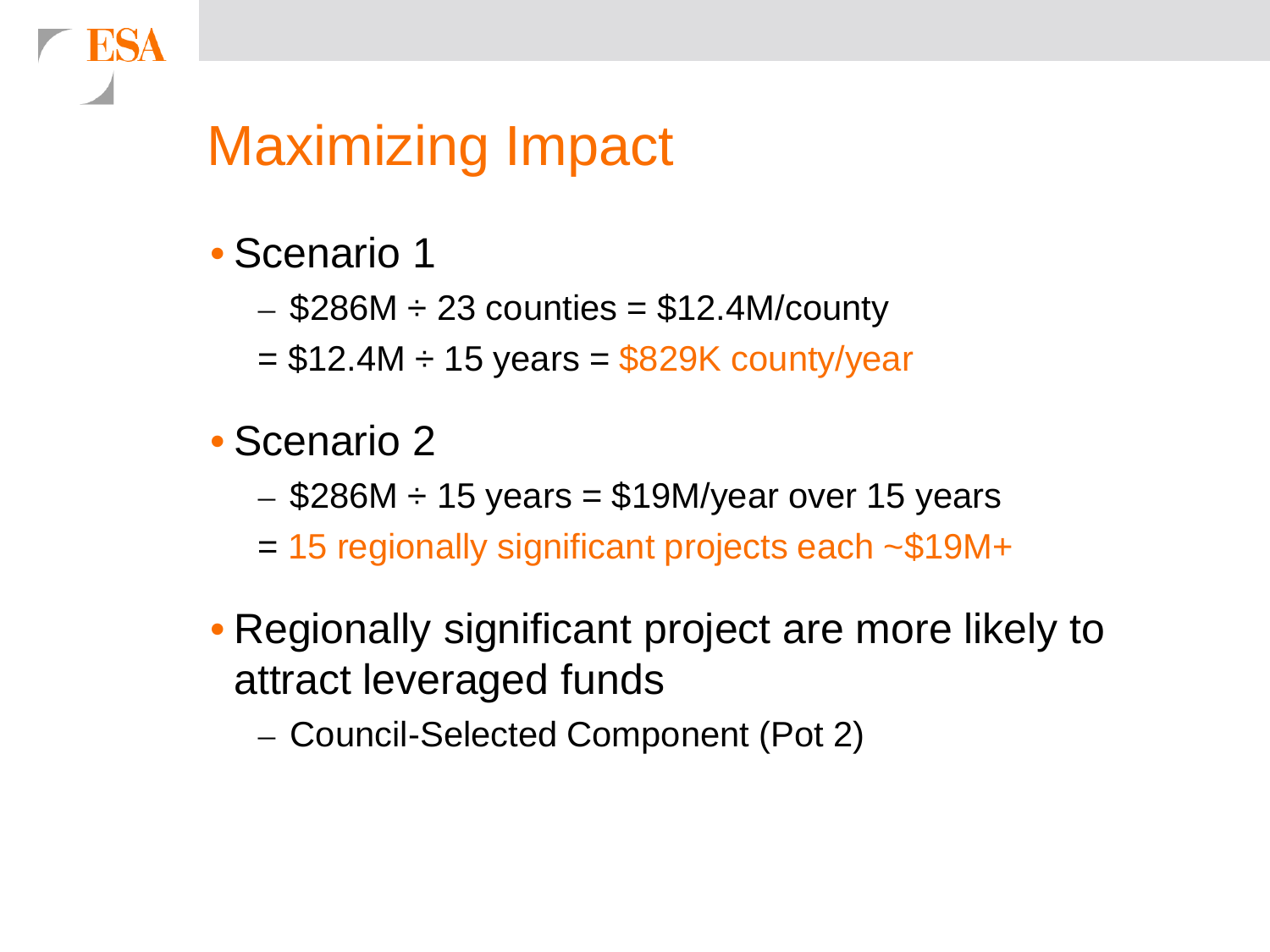### What are Regionally Significant Projects?

- Projects that deliver benefits that extend beyond the boundaries of a single county
- Projects conducted across two or more adjacent counties
	- Example: Regional beneficial reuse of Tampa AWT wastewater
- Projects conducted within the boundaries of a single county that generate regional benefits
	- Example: Naples Bay/Rookery Bay restoration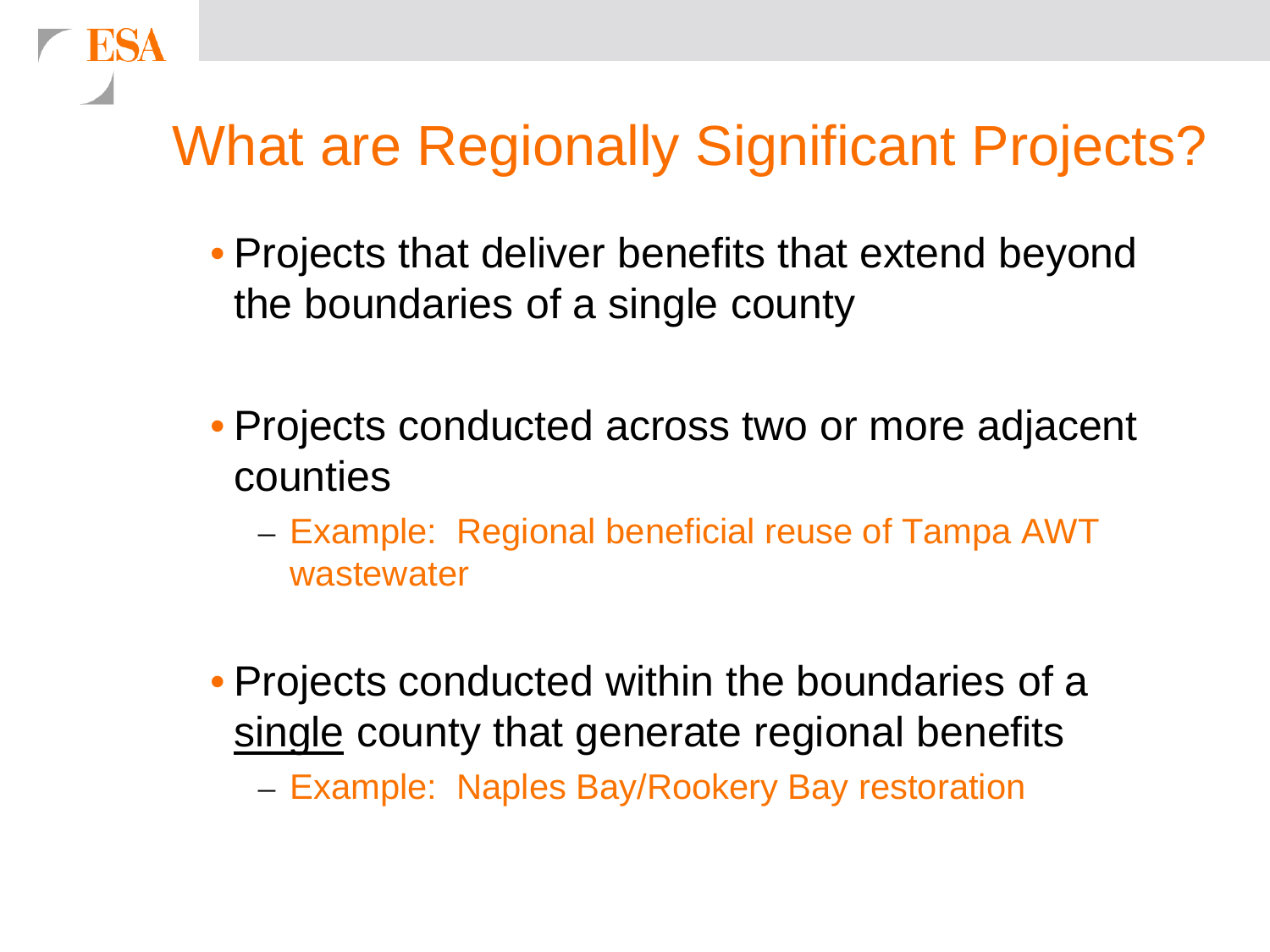### Beneficial Reuse of Tampa AWT wastewater

#### Regional Benefits

- Major nitrogen load reduction from Tampa Bay
- Rehydration of Crews Lake and the upper Pithlachascotee River
- Recharge of regional potable water wellfields and affected lakes and wetlands

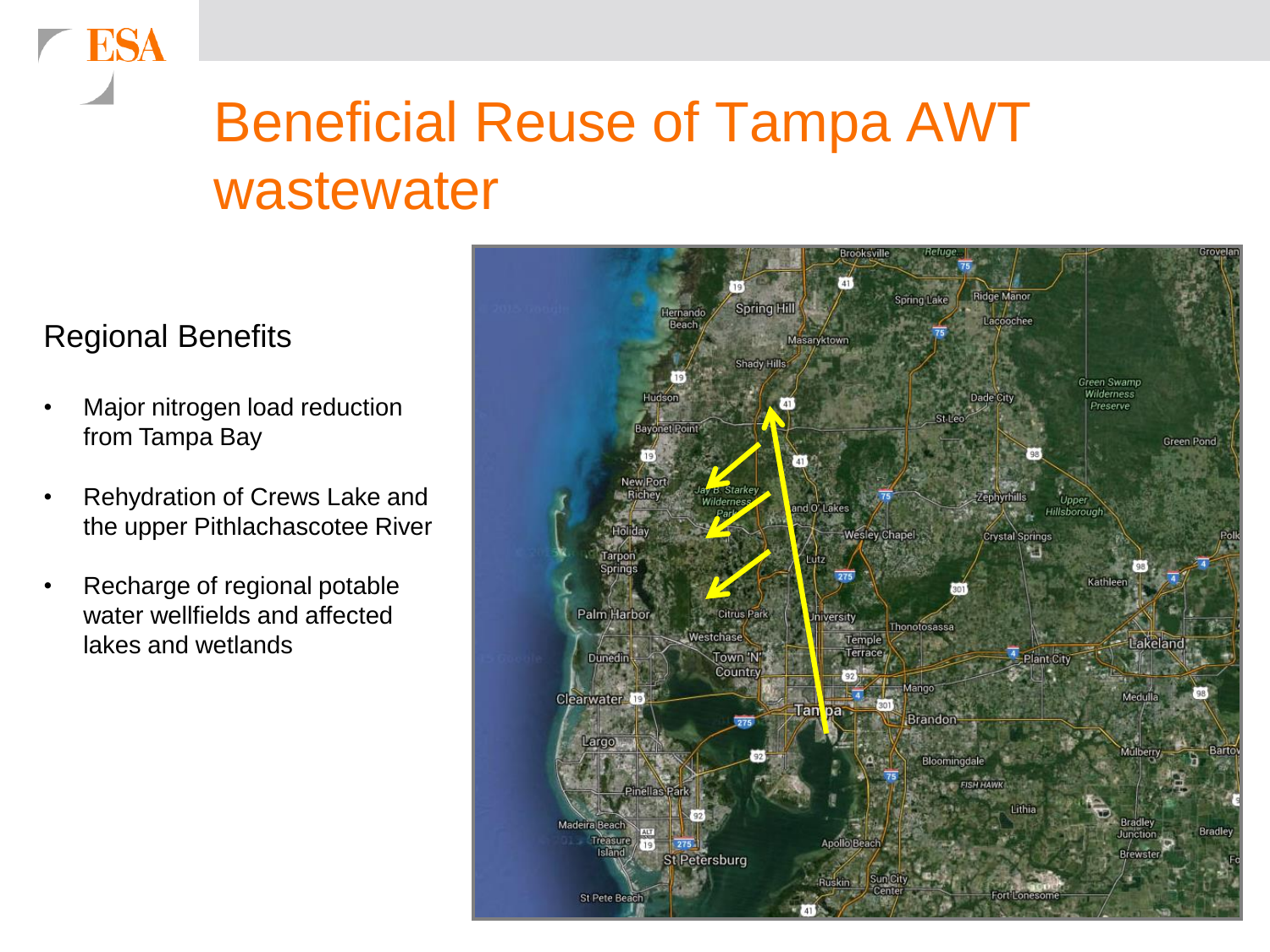#### Naples Bay/Rookery Bay Restoration

#### Regional Benefits

- Major nutrient load reduction from Naples Bay
- Restoration of natural salinity patterns in Naples Bay and Rookery Bay
- Re-establishment of native oyster bars
- Seagrass recovery

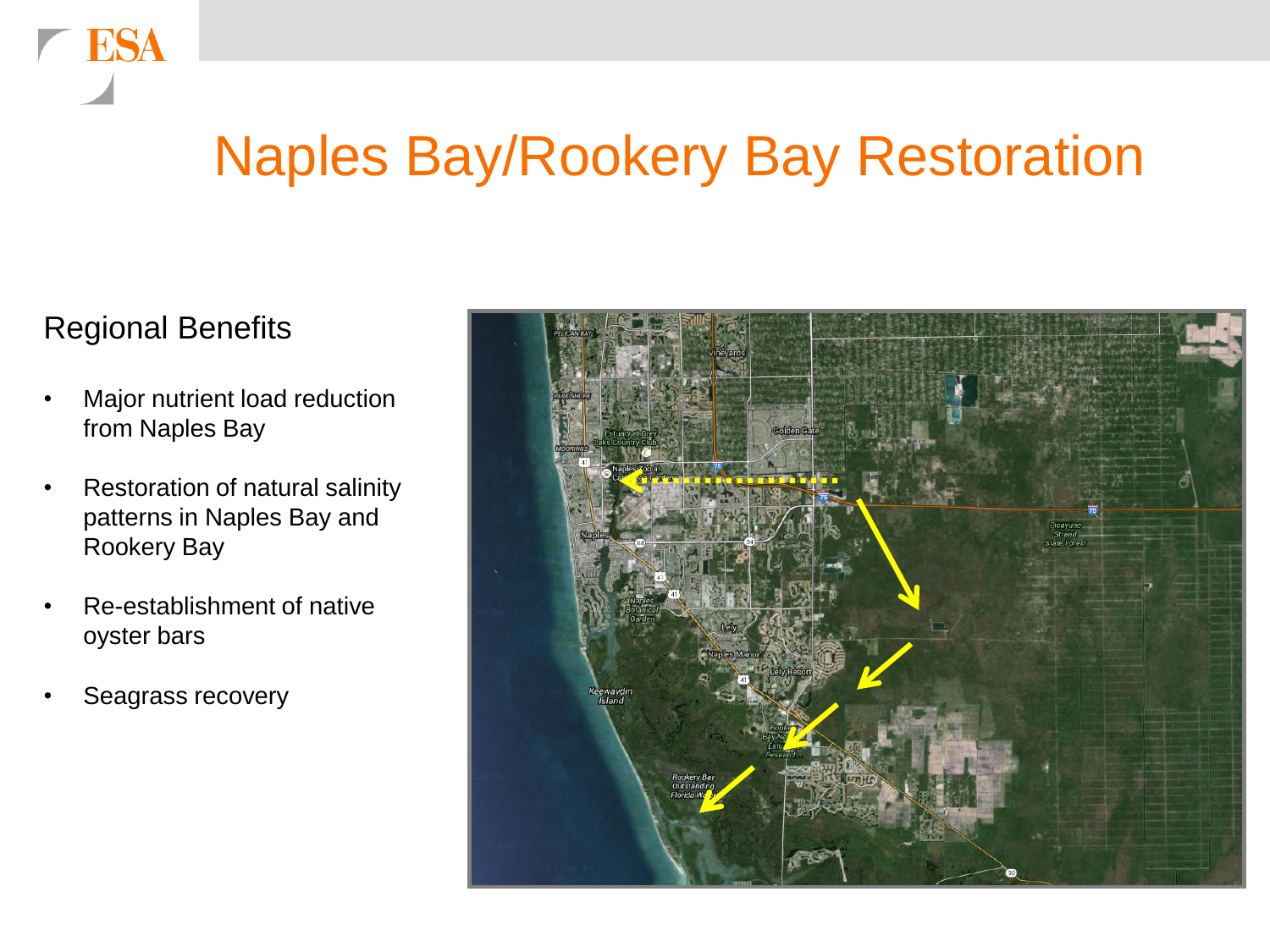### Potential Sources of Leverage

- Other Restore Act sources (Pots 1 and 2)
- Individual county economic settlements
- Other DWH settlement sources
	- $-$  Triumph Gulf Coast = economic projects
	- $-$  NFWF = environmental projects
	- $-$  NRDA = environmental and recreational projects
- State/regional agency sources
	- FDEP
		- 319 grants = stormwater
		- Amendment  $1 =$  land acquisition
	- Water Management Districts
		- SWIM Program funds
		- Local government cooperative funding

#### Panhandle focused

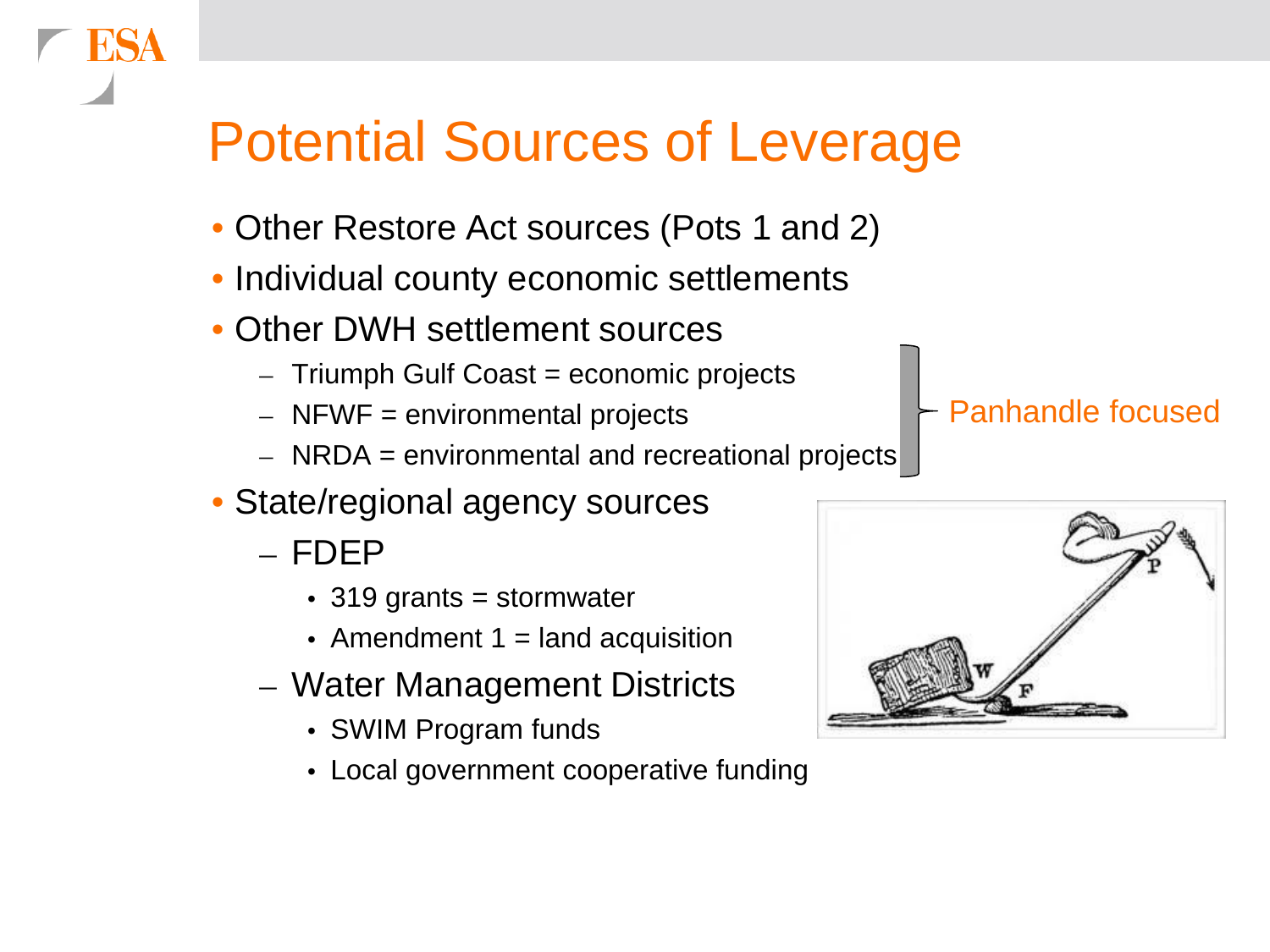ESA

# **DEP Project Portal County-Independent SEP**<br> **Development Process** Development Process

Potential Projects Sort, screen, map, **ESA** evaluate & rank GU CONSORTIUM **Projects** Final SEP Submitted to the Draft SEP **Council**